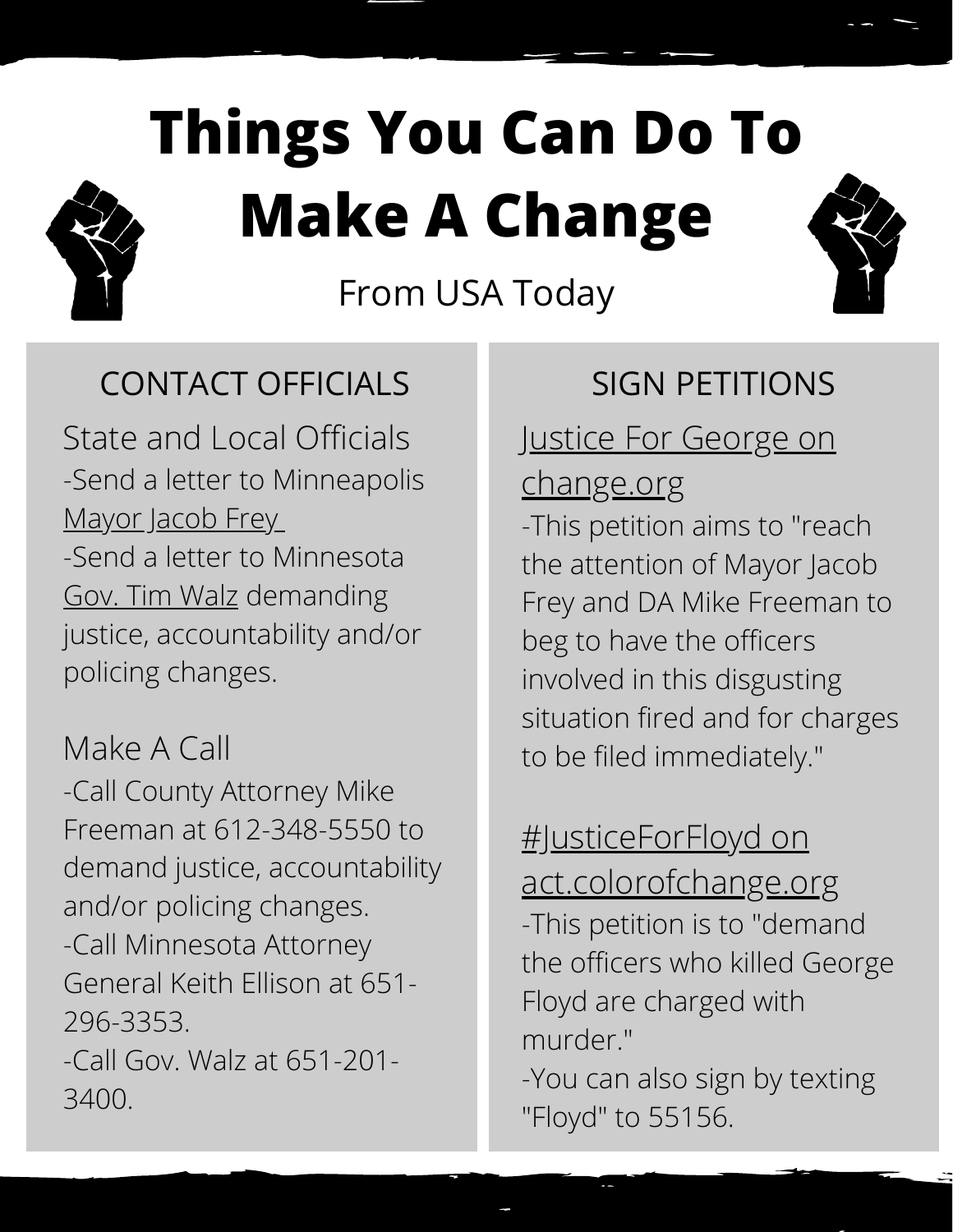# **Things You Can Do To Make A Change**



From USA Today

### DONATE DONATE

## **[Official George Floyd](https://www.gofundme.com/f/georgefloyd)** Memorial Fund on gofundme.com

-Organized by Philonise Floyd, George's brother, the fund was created to cover funeral and burial expenses, mental and grief counseling, lodging and travel for all court proceedings and to assist the family in the days to come as they "continue to seek justice for George," according to the description. A portion of these funds will also go to the Estate of George Floyd, which benefits his children and their educational fund.

### [The NAACP Legal Defense](https://org2.salsalabs.com/o/6857/p/salsa/donation/common/public/?donate_page_KEY=15780&_ga=2.209233111.496632409.1590767838-1184367471.1590767838)

#### Fund

-Donations to this legal organization go toward helping "win landmark legal battles, protect voters across the nation, and advance the cause of racial justice, equality, and an inclusive society."

### [Black Lives Matter](https://secure.actblue.com/donate/ms_blm_homepage_2019)

-An organization with the mission statement of bringing justice, freedom and healing to black people across the globe. Donate \$5 to become a 'Global Member.'